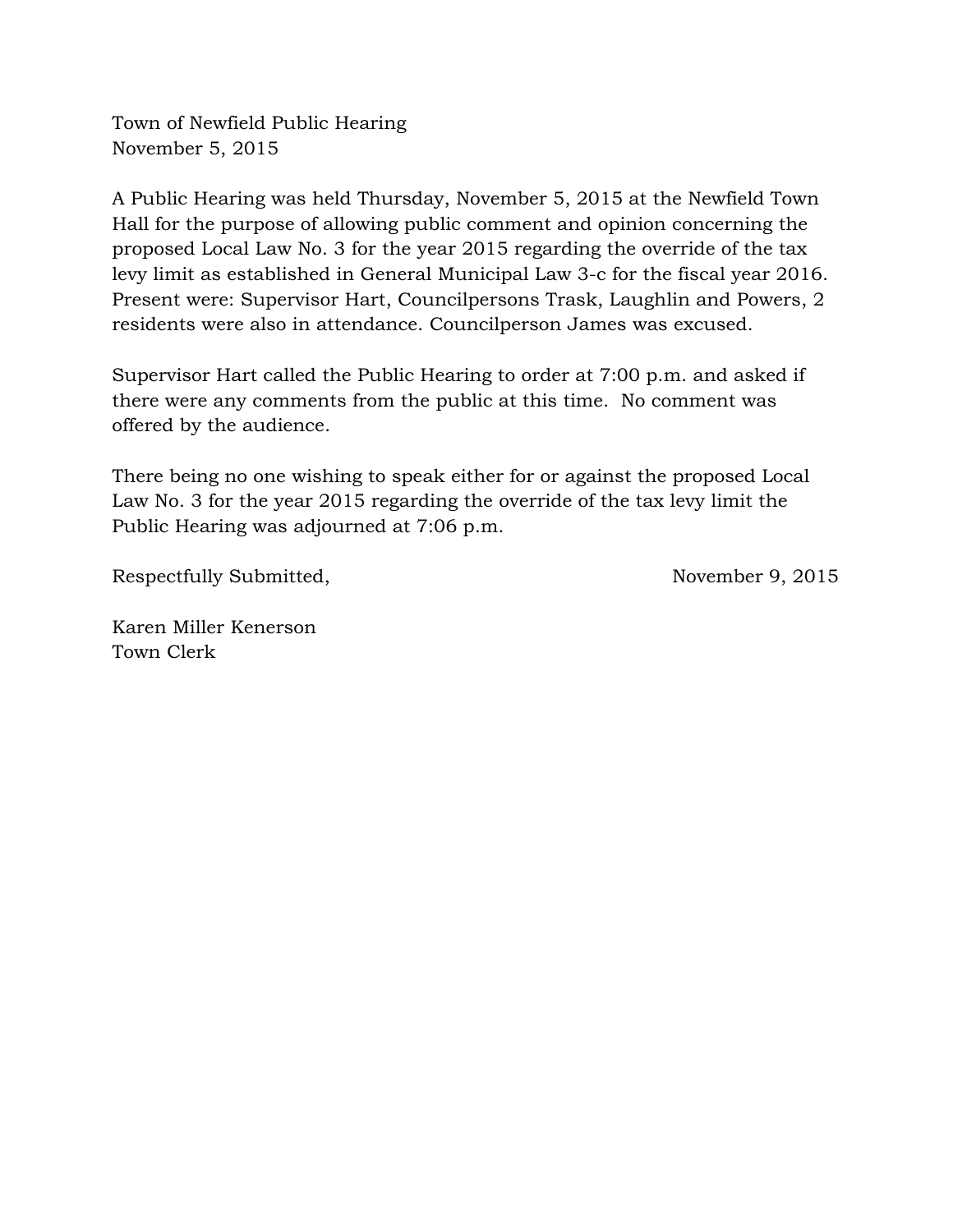Town of Newfield Public Hearing November 5, 2015

A Public Hearing was held Thursday, November 5, 2015 at the Newfield Town Hall for the purpose of allowing public comment and opinion concerning the proposed Agreement between the Town of Newfield and the Newfield Fire Company Inc. for the furnishing of fire protection within the fire protection district known as the Town of Newfield Fire Protection District for a term commencing on January 1, 2016 and ending December 31, 2018.Present were: Supervisor Hart, Councilpersons Trask, Laughlin and Powers, 2 residents were also in attendance. Councilperson James was excused.

Supervisor Hart called the Public Hearing to order at 7:06 p.m. and asked if there were any comments from the public at this time. No comment was offered by the audience.

There being no one wishing to speak either for or against the proposed Local Law No. 3 for the year 2015 regarding the override of the tax levy limit the Public Hearing was adjourned at 7:11 p.m.

Respectfully Submitted, November 9, 2015

Karen Miller Kenerson Town Clerk